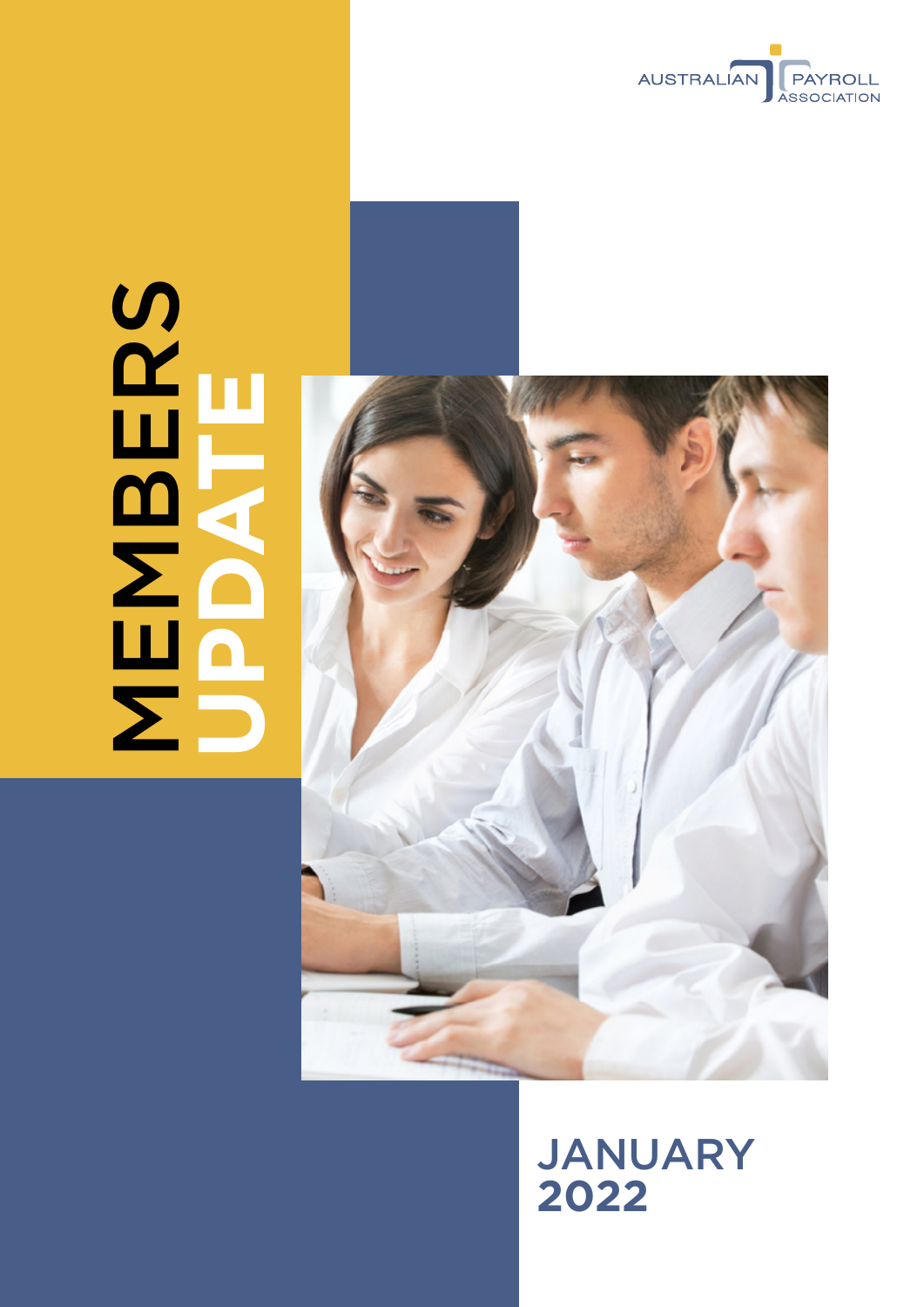

In this month's members update we look at:

- Victorian Payroll Tax Surcharge
- Schedule X in certain awards extended
- Child Support Protected Earnings

#### **Welcome to the January 2022 member's update**

This is the first month of 2022, and we want you to start strong in payroll, as such we wanted to focus on the Victorian Payroll Tax surcharge and update you on Schedule X in certain awards and the new Child Support Protected Earnings amounts have been released.

We also want to start highlighting Payroll Compliance each month for your payroll team and suggest areas that you may want to focus on to reduce errors in your Pay run procedures. Let's make a new year resolution for our payroll teams that we make 2022 one of compliance.

# Victorian Payroll tax surcharge: "Mental health and wellbeing levy"

From 1 January 2022, a new levy relating to mental health and wellbeing will be implemented as a payroll tax surcharge on wages paid in Victoria by employers or groups of employers (businesses) with national payrolls exceeding AUD 10 million per financial year. The following surcharge rates will be applied to the Victorian share of wages above the relevant threshold:

- For businesses with national payrolls over AUD 10 million: 0.5%; and
- For businesses with national payrolls over AUD 100 million: 0.5% for wages in excess of AUD 10 million but below AUD 100 million; and 1.0% for wages in excess of AUD 100 million.

Existing payroll tax exemptions for private schools, hospitals, charities, local councils, and wages paid for parental and volunteer leave will apply for the levy.

To see more information **[click here](https://www.sro.vic.gov.au/mentalhealthsurcharge)**

## Schedule X has been extended to 30 June 2022

The Fair Work Commission (FWC) have announced that Schedule X – Covid-19 Award Flexibility - has been extended to 30 June 2022 in a number of awards.

To view the list of impacted awards see the Fair Work determination [click here](https://www.fwc.gov.au/awards-and-agreements/awards/award-modernisation/variation-applications/AM2021/86?type=variation&utm_medium=email&utm_campaign=Award%20matters%20-%20Modern%20awards&utm_content=Award%20matters%20-%20Modern%20awards+CID_0abdfea63b4c3a4b2014336d00abf694&utm_source=campaign%20monitor&utm_term=AM202186%20-%20COVID-19%20Award%20Flexibility%20-%20Schedule%20X) and select "Determination multiple modern awards"

## Child Support Protected Earnings effective 1 January 2022

The Protected Earnings Amount (PEA) is the part of an employee's or contractor's wages that are exempt from child support deductions. The PEA is adjusted on 1 January each year to allow for increases in the cost of living.

#### **PEA rates for 2022**